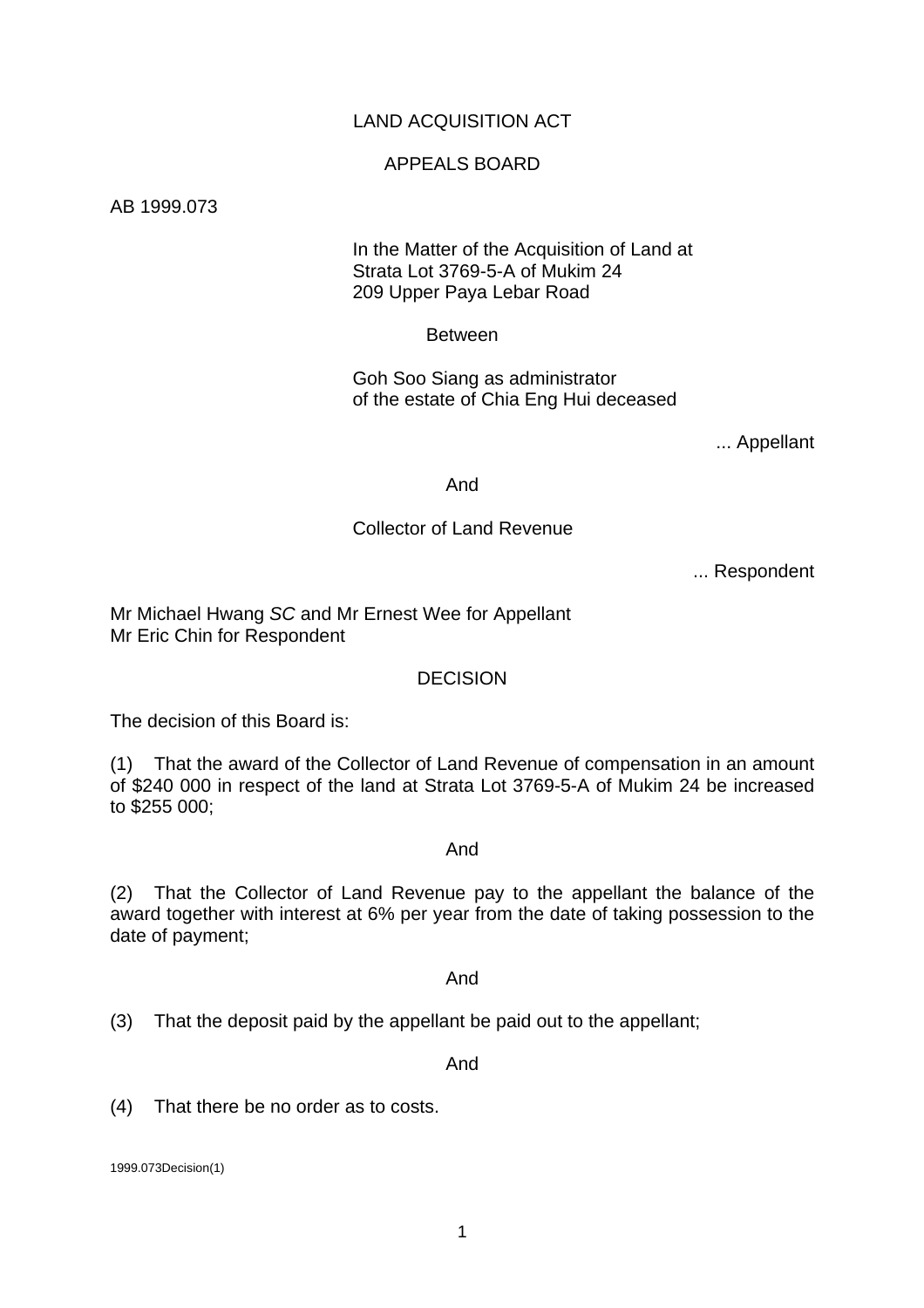# BRIEF STATEMENT OF REASONS

The reasons for the Decision/Order are:

# *Appeal*

(1) On 10 December 1998 ("acquisition date") a notification was published in the *Gazette* of a declaration made under s 5 of the Land Acquisition Act ("s 5 declaration") that the land at Strata Lot 3769-5-A of Mukim 24 ("acquired land") was required for a public purpose. The appellant was then the proprietor of the acquired land for an estate in fee simple and is a person interested.

(2) For the purpose of the inquiry held under s 10 the appellant submitted a claim of \$500 000 for compensation. The respondent ("Collector") found that the market value as at the acquisition date was \$240 000 and that this was not higher than as at 1 January 1995 and on 14 April 1999 he made an award of compensation in that amount.

(3) The appellant appeals against the award on the ground that the Collector has erred in his determination of the market value of the acquired land. In this appeal she further claims a sum for reasonable expenses under s 33(1)(e) and compensation of \$406 000 in the aggregate.

# *Acquired Land*

(4) The acquired land comprised a flat at 209 Upper Paya Lebar Road which was on the 1st Storey of the front block of Elling Court together with a 1/15 share of the common property on Lot 3769. A description of Elling Court and Lot 3769 is given in the Brief Statement of Reasons in the Decision in AB 1999.069 dated 26 October 2002 ("Decision in AB 1999.069") to which reference should be made. The whole of Lot 3769 has also been acquired together with the acquired land.

(5) The parties agreed that the evidence adduced at the hearing of the appeal in AB 1999.069 might be used as evidence in this appeal and reference should also be made to the Decision in AB 1999.069 for such evidence, findings of fact and the reasons as are relevant to this appeal.

# *Compensation*

(6) Section 33 of the Act provides:

(1) In determining the amount of compensation to be awarded for land acquired under this Act, the Board shall ... take into consideration the following matters and no others:

- (a) the market value
	- $(i)$  ...

 (C) as at 1st January 1995 in respect of land acquired on or after 27th September 1995;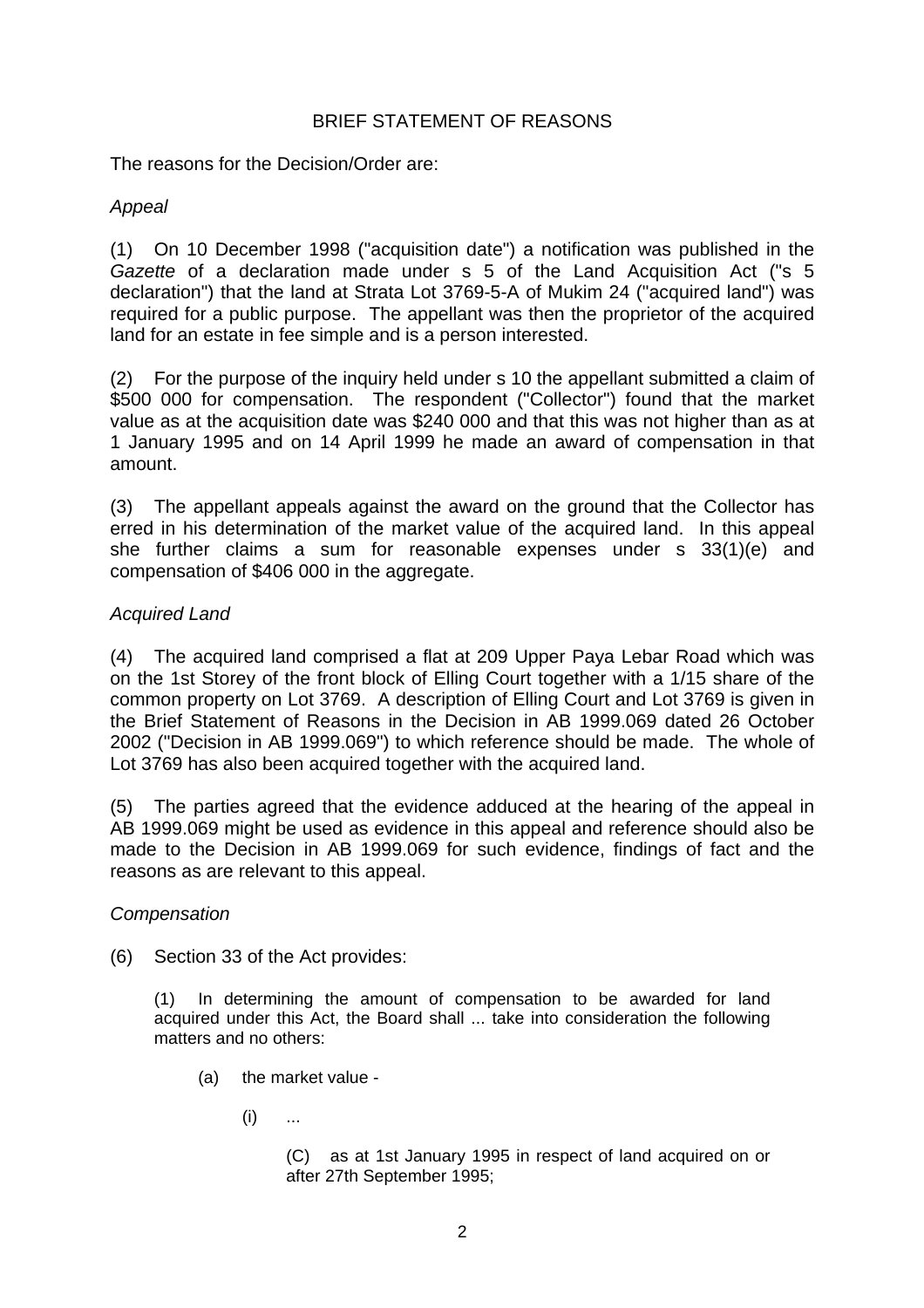(ii) as at the date of publication of the notification under section 3(1) if the notification is, within 6 months from the date of its publication, followed by a declaration under section 5 in respect of the same land or part thereof; or

(iii) as at the date of publication of the declaration made under section 5,

whichever is the lowest;

...

 (e) if, in consequence of the acquisition, he is compelled to change his residence or place of business, the reasonable expenses, if any, incidental to that change ....

No notification under s 3(1) was published. The s 5 declaration was published on 10 December 1998 and it is common ground that the market value as at 10 December 1998 was the lowest and it is the market value of the acquired land as at 10 December 1998 that among other matters has to be taken into consideration in determining the amount of compensation to be awarded.

#### *Market Value*

(a) *273, 273A, 207B Upper Paya Lebar Road ("273", "273A", "207B")* 

(7) This Board has reviewed the evidence in respect of the 273, 273A and 207B transactions and finds as it did in AB 69/1999 that the respective prices at which the properties were sold reflected their then market values. See the Decision in AB 1999.069 at paras (12) and (17) to (23).

#### (b) *Adjustment for time*

(8) In the Decision in AB 1999.069 this Board considered the evidence and said at para (16):

On the evidence this Board is not satisfied that an adjustment for time of -10% should be allowed on the basis of PPI.

The Board did not rely on PPI in the circumstances of the case. 273 and 273A were sold in September 1995 and January 1996 for \$300 000 in each case. 207B was sold in November 1996 for \$250 000 and this Board has found that these prices reflected the market values then. 207B was one of the flats in Elling Court. This Board has reviewed the evidence and finds as it did in AB 69/1999 that the base value of 209D a 2nd storey unit is \$285 000.

(c) *319A Upper Paya Lebar Road ("319A")* 

(9) This Board has reviewed the evidence and is satisfied that the 319A transaction of April 1999 was not a comparable transaction. See paras (9) to (13) of the Brief